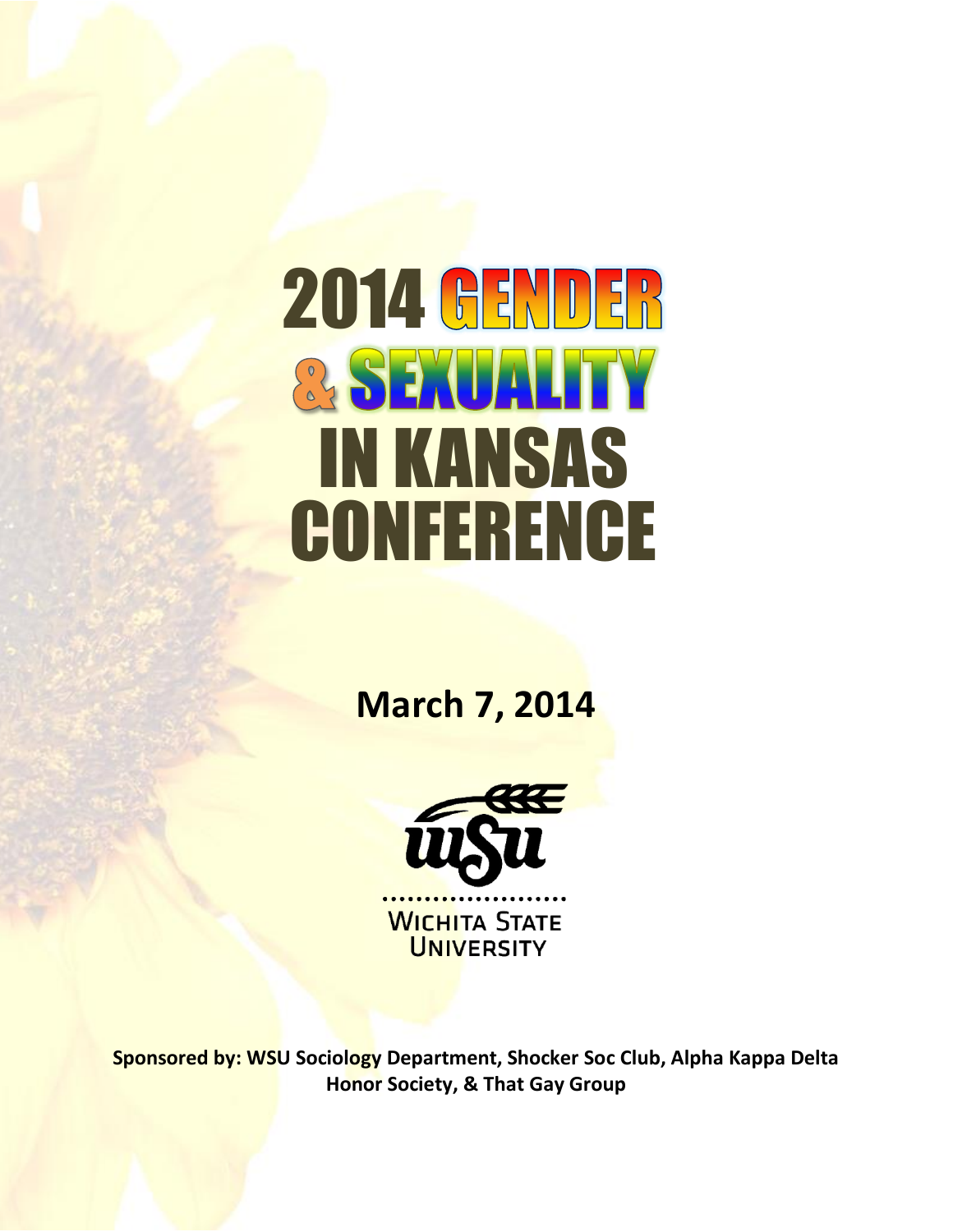# **2014 Gender & Sexuality in Kansas Conference**

# **Breakout Sessions by Presenter with Abstracts**

9:00-10:15 am **Session 1: Breakout option 1**

#### Presider: Kia Hastings

# *Gay or Straight? Integrating Research on Adolescent Sexual Development and Sexual Minority Youth.*

#### **-Dr. Jennifer Pearson**, Wichita State University, Sociology Department

Quantitative research on adolescent sexuality often has a narrow focus on heterosexual relationships and sexual behaviors, primarily intercourse, or on same-sex sexuality, and much of this research uses an at-risk perspective: studies of heterosexual behaviors overwhelmingly center on contraceptive use, STIs, and pregnancy risk, and studies of sexual minority youth tend to examine risks associated with sexual behaviors (especially HIV and other STI transmission risk) or the link between same-sex sexuality and emotional distress. Following others (e.g. Russell 2005; Smiler, Loren, and Savin-Willimas 2011), I suggest an approach to studying adolescent sexuality that emphasizes the sexual development of all youth and that includes a wide range of sexual behaviors and feelings involving both same-sex and opposite-sex partners. Further, I argue that research on adolescent sexuality should direct more attention to the role of sexual relationships and behaviors, including same-sex sexual experience and desires, as a normal, expected, and often positive aspect of adolescent development.

## *Beyond the Binary*

#### **-Elle Boatman**, Wichita State University, Student Engagement

This presentation will define and explain the gender binary, the gender spectrum, and the true nature of gender and gender identity as it exists and will show that the culturally normative binary model of gender identity reinforces inaccurate stereotypes that lead to widespread discrimination, violence, and bullying. I will focus on the transgender community as an organic example of how the limitations and inaccuracies of a binary gender system negatively affect people who do not fit neatly into narrow and predefined gender categories. The presentation style used will be informal, yet directed, in order to provide ample opportunity for audience participation and will include an opening ice breaker exploring stereotypes that have resulted in discrimination to open and focus the topic. Statistical analysis and survey results will be used to show that assumptions based on a misleading gender binary model leads to violence, discrimination, and overwhelming hardship for a significant portion of American society. In closing, strategies and challenges will be proposed that can be implemented in an effort to redirect social commentary toward a more accurate and inclusive understanding of gender and gender identity as well as a Q&A session to address any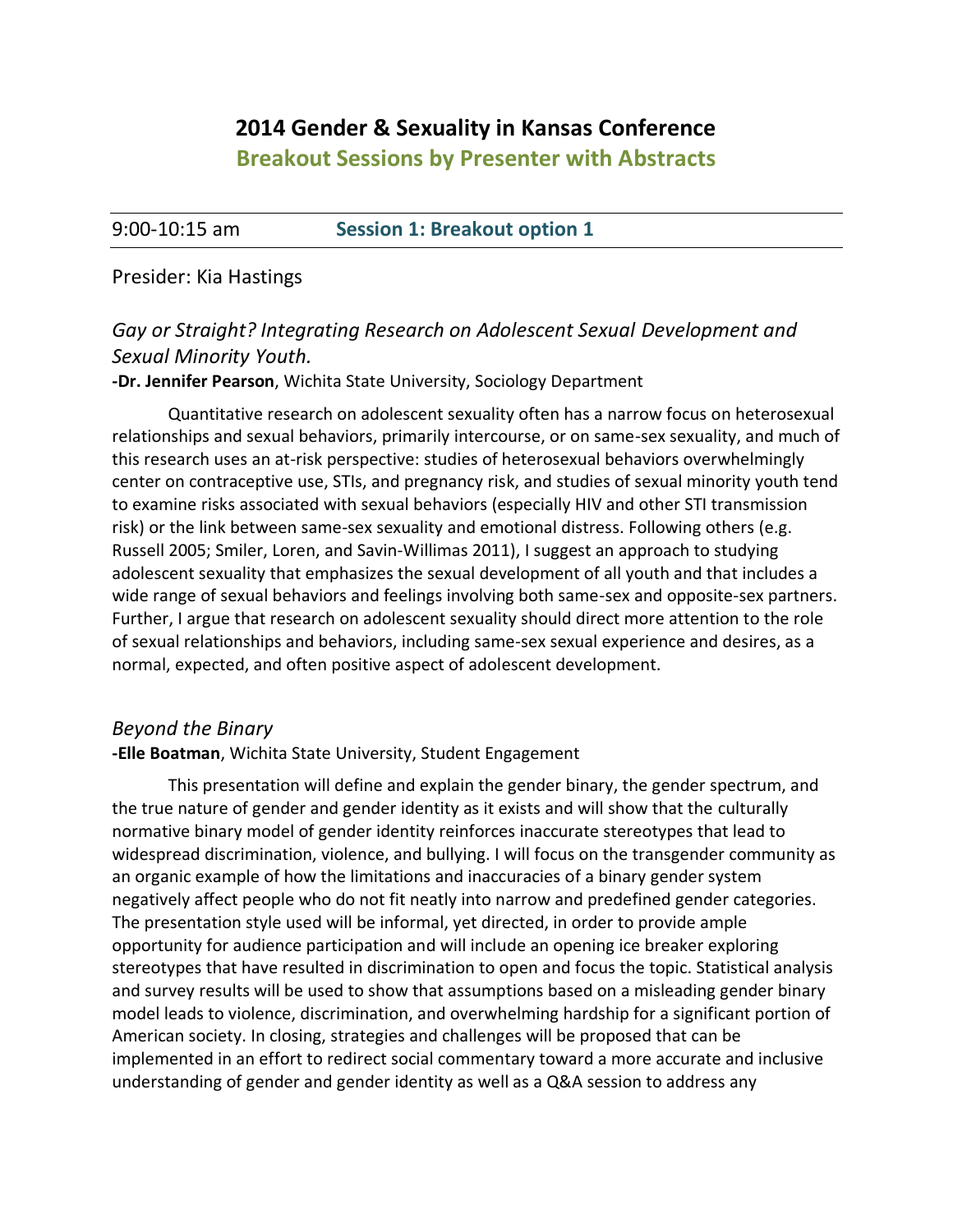unanswered questions or unresolved issues. Information will also be provided directing audience members to community resources should they feel the need for further assistance.

#### *There is No Bi in Binary: Bisexual Erasure through Multiple Lenses* **-Amanda Lind**, Wichita State University, Women's Studies major

Bisexuality has suffered from erasure and marginalization in both the academic world and in popular culture. Bisexual erasure can be seen in its dismissal by queer theory, though many have argued that bisexual identity is a very useful category of analysis for the field. This erasure is also apparent in the way the field of psychoanalysis treats bisexuality, and its connection to the history of bisexuality in evolutionary theory. A third area where the marginalization of bisexuality occurs is in popular culture and movements of the queer community, where negative stereotypes of bisexuals abound and result in the denial of bisexuality's very existence or at the least, dismissal and exclusion from both the queer and straight communities. In this paper I argue that a socially constructed binary framework in which heterosexual and homosexual are the only two options for sexual identity limits individual identity choice and guides institutional recognition and classification of sexual persons. I employ a comparative analysis of sexuality and race by examining bisexual erasure through the lens of biracial individuals' identities and the one-drop rule. I compare and contrast the way bisexual and biracial persons are categorized, erased, and dismissed, and show how the one-drop rule which allowed American society to force biracial individuals into one of only two recognized categories and legitimized discrimination, is applied to bisexual individuals in order to exclude them from both the straight and queer communities and deny them a legitimate identity and a legitimate place in society. This paper both discusses a gap in research in queer theory and contributes to filling that gap. It draws connections between the oppression and erasure of racial minorities and sexual minorities that can contribute to our understanding of social hierarchies and marginalization more generally.

# *Exploring Issues of Gender and Sexuality in Committed Couples in which an M2F Transition*

*Occurs after the Relationship has been Established*

**-Dr. Deborah Ballard-Reisch**, Wichita State University, Elliott School of Communication **-Christine Aramburu Alegria**, University of Nevada-Reno

This presentation will report on relationship dynamics within committed romantic partners when disclosure of desire and progress toward M2F transition occurs after the relationship has been established. Implications for self-esteem, relationship negotiate and gender performance are discussed for both F and M2F partners.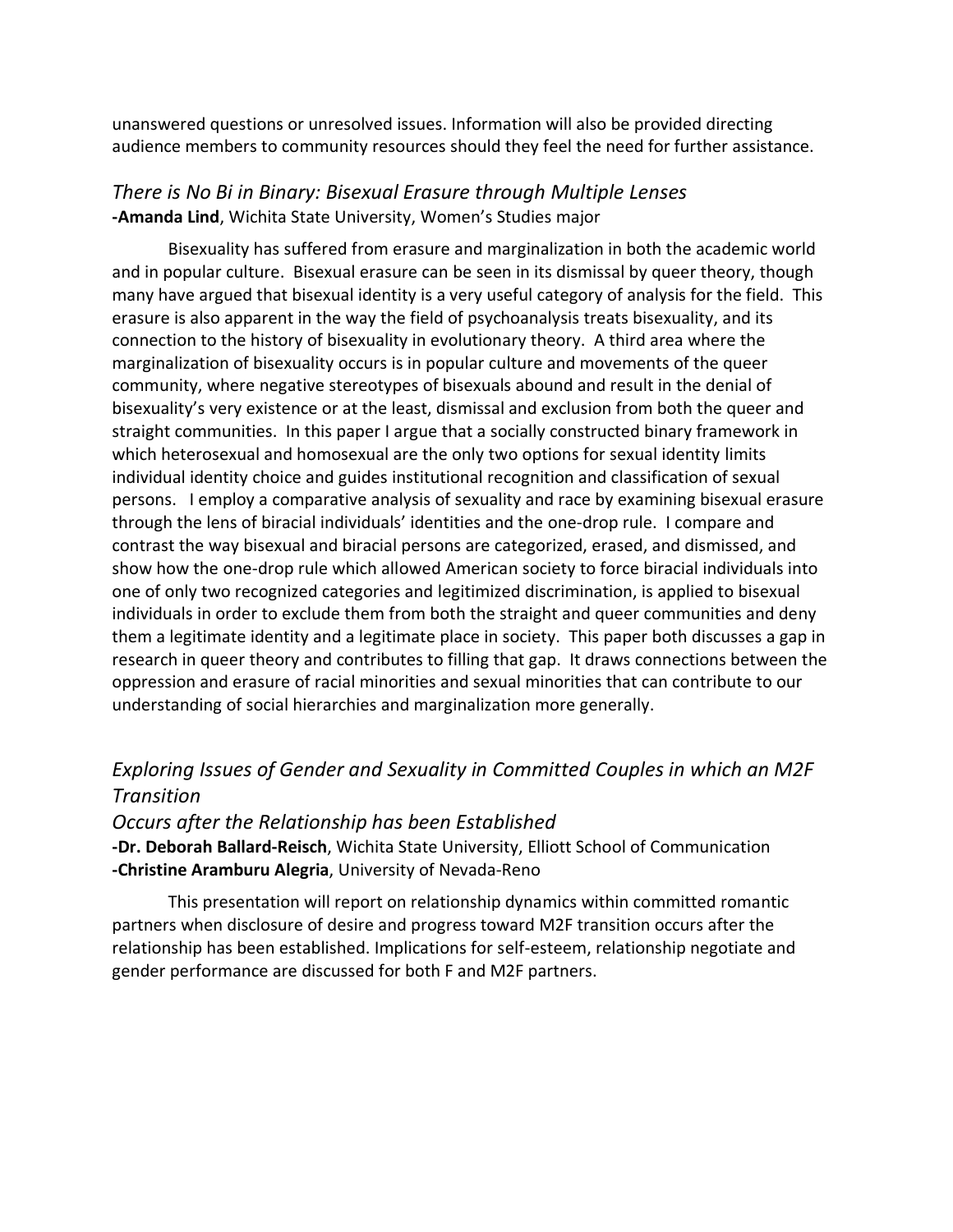#### Presider: Cammie Goen

#### *Miley, Miley, Miley… where did you hear there's no sex after age 40?*  **-Roxy Gallardo,** Wichita State University, MALS: Sociology/Anthropology/Public Health major

Miley Cyrus' statement that she's "heard things start going downhill in the sex department at age 40" is a myth and can be debunked by more than an abundance of literature and studies. This presentation will show that there is sex after 40 and will also cover the deeper issue, striking at the heart of where Miley Cyrus may have received that information about sex, and whether or not we are adequately teaching our youth about sex. We have two general ways of teaching our youth and there is a huge disconnect in these two forms of education, through formal sex education in schools and other programs, and second, by informal education through parent-child communication. This presentation will provide an analysis of the relevant studies, research and findings about both processes of educating our youth. Research shows that formal sex education teaches about abstinence, dangers and pitfalls, consequences of having sex, STDs and risky behavior. Is this way of communication adequate to the development of their knowledge about positive aspects of sexuality? In contrast, studies show that parent-child communication has positive outcomes. This form of communication may be a better deterrent for risky sexual behavior than formal sex education. Developing open communication, parental monitoring and parental control contributes to a parent's ability to communicate positive aspects of sexual behaviors. Is either way teaching our youth to be healthy sexual beings or are we just providing the don'ts of sexual behavior? Are we avoiding the discussion about the positive aspects of sex? Open communication about issues relating to sexual intimacy, sexual behavior and risks are important for young people to have a healthy sexual identity that will continue to develop socially and emotionally throughout their lives.

*Change in Sexual Activity After Cardiac Diagnosis*

**-Dr. Twyla Hill**, Wichita State University, Sociology Department **-Dr. Elaine Steinke**, Wichita State University, Nursing *&* **-Dr. Victoria Mosack,** Wichita State University, Nursing

*Background/Aim*: Sexual activity after a cardiac event often declines, impacting sexual quality of life. This study compared sociodemographic and diagnosis-related factors to change in sexual activity before and after a cardiac diagnosis. *Methods*: The sample was 294 cardiac patients, responding to a self-report mailed survey, and reporting the frequency of sexual activity before their cardiac problem and in the past two months. Participants were categorized into three groups: sex as frequently as before (n=77), sex less often (n=137), and no sex prior to diagnosis nor presently (n=80, control group). Statistical analysis included chisquare and ANOVA to identify distinguishing characteristics among the groups. *Results*: Men,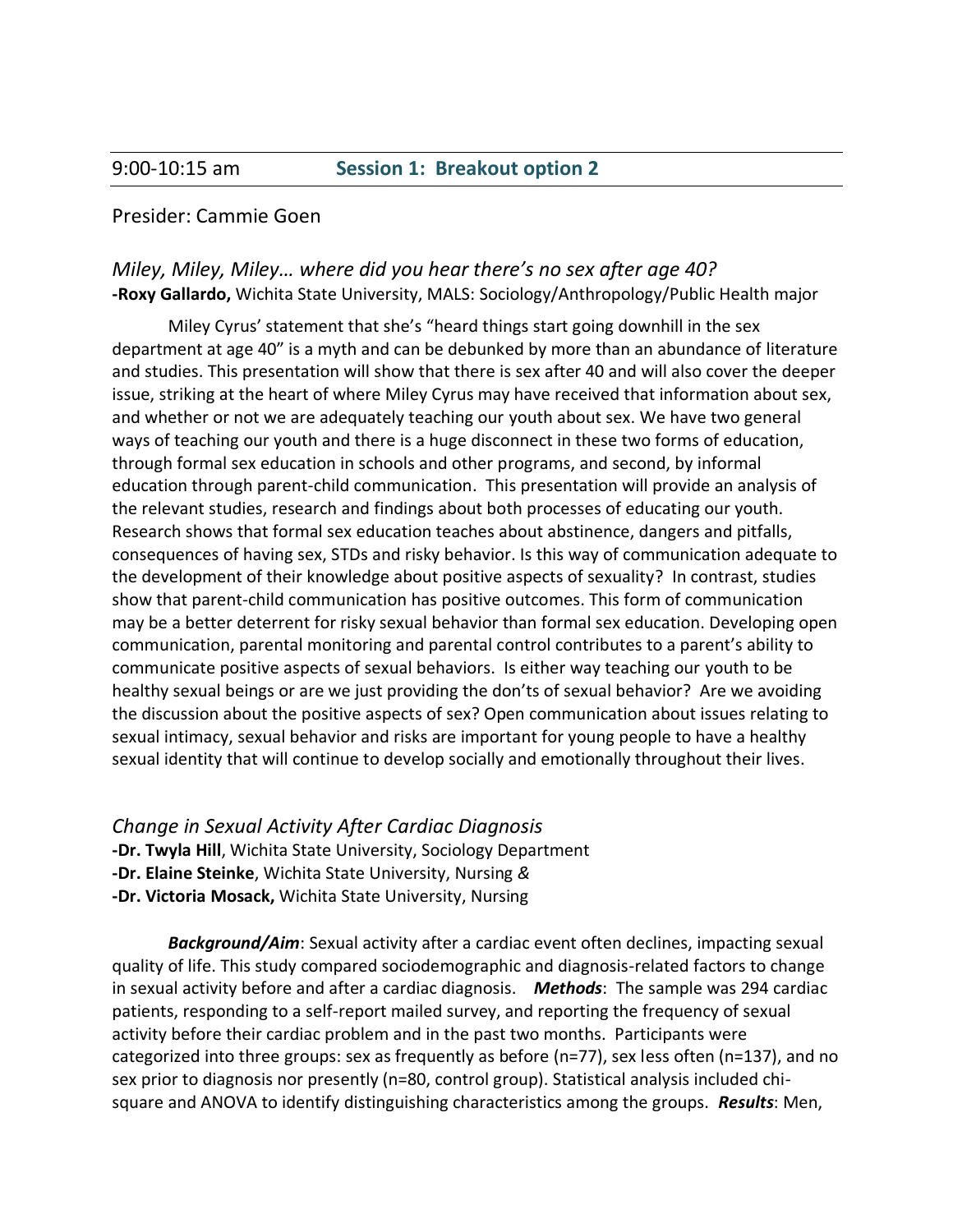compared to women, reported engaging in sex less often after the cardiac diagnosis (51% vs. 38%), and had sex slightly more frequently as before (27% vs. 34%), while more women were in the control group (38% vs. 21% for men). Not surprisingly, those of younger age had sex as frequently as before (M=63 years, SD 12.6), compared to controls (M=72 years, SD 12.8). Most were well educated, but those having sex as frequently as before had more education. Those who were single, not working, and with 'enough' or 'not enough' finances were less likely to have sex as frequently as before the cardiac problem. Those who were current or former smokers had sex less often than those who never smoked (55% vs. 33%) and less likely to report sex as frequently as before (21% vs. 34%). Not surprising, those with fewer cardiac comorbidities had sex as frequently as before (M=3.5, SD 1.68), compared to those having sex less often (M=4.3, SD 1.73) or controls (M=3.8, SD 1.78). All reported results are statistically significant at p<.05. *Conclusions*: Examining sociodemographic and clinical factors provide insight as to those who might need more support to maintain sexual function and require sexual counseling.

# *Factors Influencing Utilization of Midwifery Services in the Canadian Province of Manitoba*

**-Dr. Kellie Thiessen,** Wichita State University, Nursing **-Dr. Maureen Heaman,** University of Manitoba

*Background*: In 2000, midwifery was regulated in the Canadian province of Manitoba. Since the inception of the midwifery program, little formal research has been done to critically analyze the utilization of regulated midwifery services. Currently, many women are denied access to midwifery care due to the shortage of midwives in Manitoba. *Aim*: The purpose of this study was to explore factors influencing the implementation and utilization of regulated midwifery services in Manitoba. *Method*: A qualitative research design was used. Twenty-four key informants were purposively selected for semi-structured interviews based on their knowledge about the implementation of regulated midwifery in Manitoba. Interviews were conducted between June and November 2012 and audiotaped and transcribed. Content analysis was used to identify themes. A feminist lens guided interpretation of the results. *Findings:* Three main topic areas were identified: barriers, facilitators, and future strategies/recommendations. Themes arising under barriers included conflict, power, and political will; lack of an educational program; and a precarious profession. Issues of gender underpinned some of these barriers. Constituent influence was a prominent facilitator of the profession. Future strategies for sustaining the midwifery profession focused on ensuring avenues for registration and education, improving management strategies and accountability frameworks, enhancing the work environment, and evaluating the model of practice, and employment. The findings from this study demonstrate how gender ideologies and occupational imperialism have impacted the midwifery profession in Manitoba. Implications. *Conclusions*: In spite of scientific evidence that supports the midwifery model of care, there remains inherent struggle to justify the profession globally. The findings have implications for maternal/child health professionals working on collaborative efforts to facilitate access to midwifery services for women.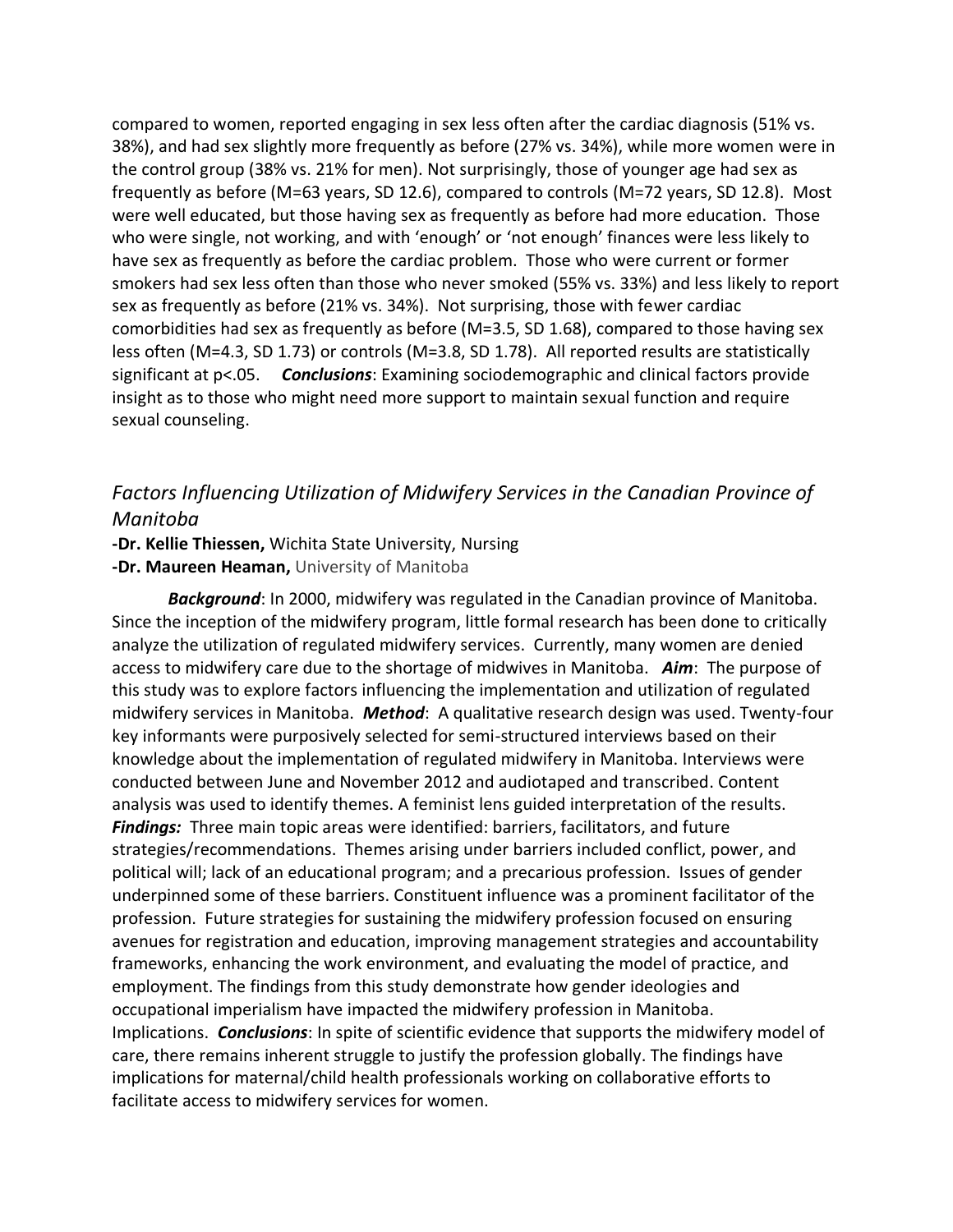#### 10:30-11:45 am **Session 2: Breakout option 3**

#### Presider: Lorelei Lockner

# *Analysis of Gender Pay disparity for engineering positions at the National Center for Aviation Research*

**-Dr. Elizabeth Clarkson,** Wichita State University, National Center for Aviation Research

Data on yearly salary, birthdate and gender was obtained from Wichita State University for "Research Analyst" and "Research Associate" positions at the National Center for Aviation Research (NIAR). Management positions were excluded from this analysis. The data shows that while a gender pay gap does exist, it is only older women who experience this. There does not appear to be a gender pay gap for engineers under 40. The gender pay gap for older women should not be interpreted as a result of current institutional bias. If that were the case, then the bias would also show up for younger engineers. It is more likely a latent effect of the pervasive gender discrimination faced by female engineers starting their careers in the 1970's or 1980's and lower pay when starting one's career can translate into substantially lower lifetime earnings. This data shows a positive development for women engineers because it shows that gender discrimination in pay is no longer a commonplace occurrence for female engineers

# *The Genealogy of New Domesticity: Radical Eco-Homemaking in 20th century 'back to the land' writings*

#### **- Dr. Valerie Padilla Carroll,** Kansas State University, Women's Studies

The last decade has seen a proliferation in the US of books, articles, and blogs promoting women's return to domesticity as ecological activism. Embracing women's affective or care labor as well as traditional housewifery skills like canning and knitting, this "new domesticity," as journalist Emily Machtar calls it, is not traditional domesticity, but a fully feminist and environmentalist rethinking of domestic householdery. Proponents of this new domesticity in the 21st century like Barbara Kingsolver (Animal, Vegetable, Miracle), Shannon Hayes (Radical Homemakers), and Sharon Astyk (Depletion and Abundance), reclaim homemaking as revolutionary and vital to both gender and ecological justice. These advocates reject the Second Wave feminist disdain for the housewife and instead radically redefine the traditional homemaker as an empowered feminist and eco activist struggling against capitalist and consumerist systems that destroy the earth and subordinate people. However, this radical redefinition of domesticity is not new: its roots can be traced across the 20th century through manifestos from back-to-the- land and simple living proponents like Myrtle Mae Borsodi, Betty MacDonald, and Helen Nearing. This paper will trace the genealogy of new domesticity, gendered affective labor, housewifery, and eco/feminist activisms across the 20th century.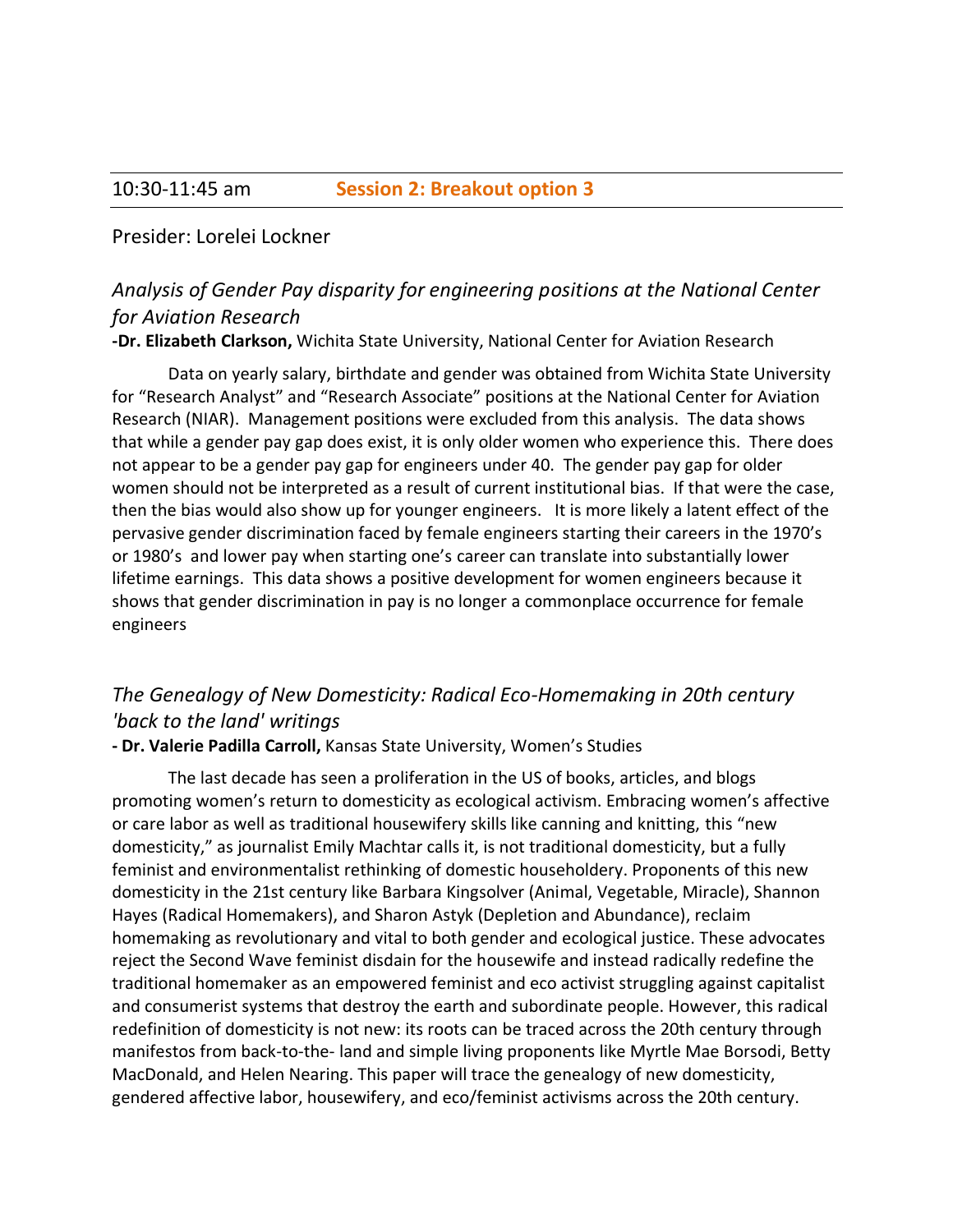*When Online Friendships Become Real: How an Online Mothering Support Group Moved Offline and Used the Internet to Create "Real" Relationships* **-Dr. Jennifer Tiernan,** Wichita State University, Elliott School of Communication

The focus of this research project centers on a group of 23 women who are part of an online mothering community (I am also a member of this group). While initial contact was made and fostered on a 500+ member online mothering discussion forum, the smaller group has since moved primary online interaction to a private Facebook group. Through online communication, these women have become friends, and share parenting, relationship and professional advice. The group has grown close enough to share emotional struggles, separation and divorce, health concerns and other issues often seen in face-to-face relationships. Group communication has gone beyond online contact. Many of the group members have talked on the telephone and met in person. In May 2013, 13 members of the group met in person for 3 days in Chicago. This researcher conducted group and individual interviews during the meet-up and has continued to discuss the value of group communication and friendship with these women. The group is currently planning a May 2014 meet-up and I will attend this event as a participant and a researcher. The goals of this research are to study how this group has fostered both online and in-person communication and to determine the use and value of these relationships. What started as communication in a larger online forum for women in search of parenting advice and support has grown into lifelong friendships and daily communication. The proliferation of Internet communication has blurred the lines between online and traditional in-person relationships, and online communication has become a normal part of many social interactions. This small mothering group has great value to its members and the study of their online communication practices say much about how the Internet has changed social interaction and relationships.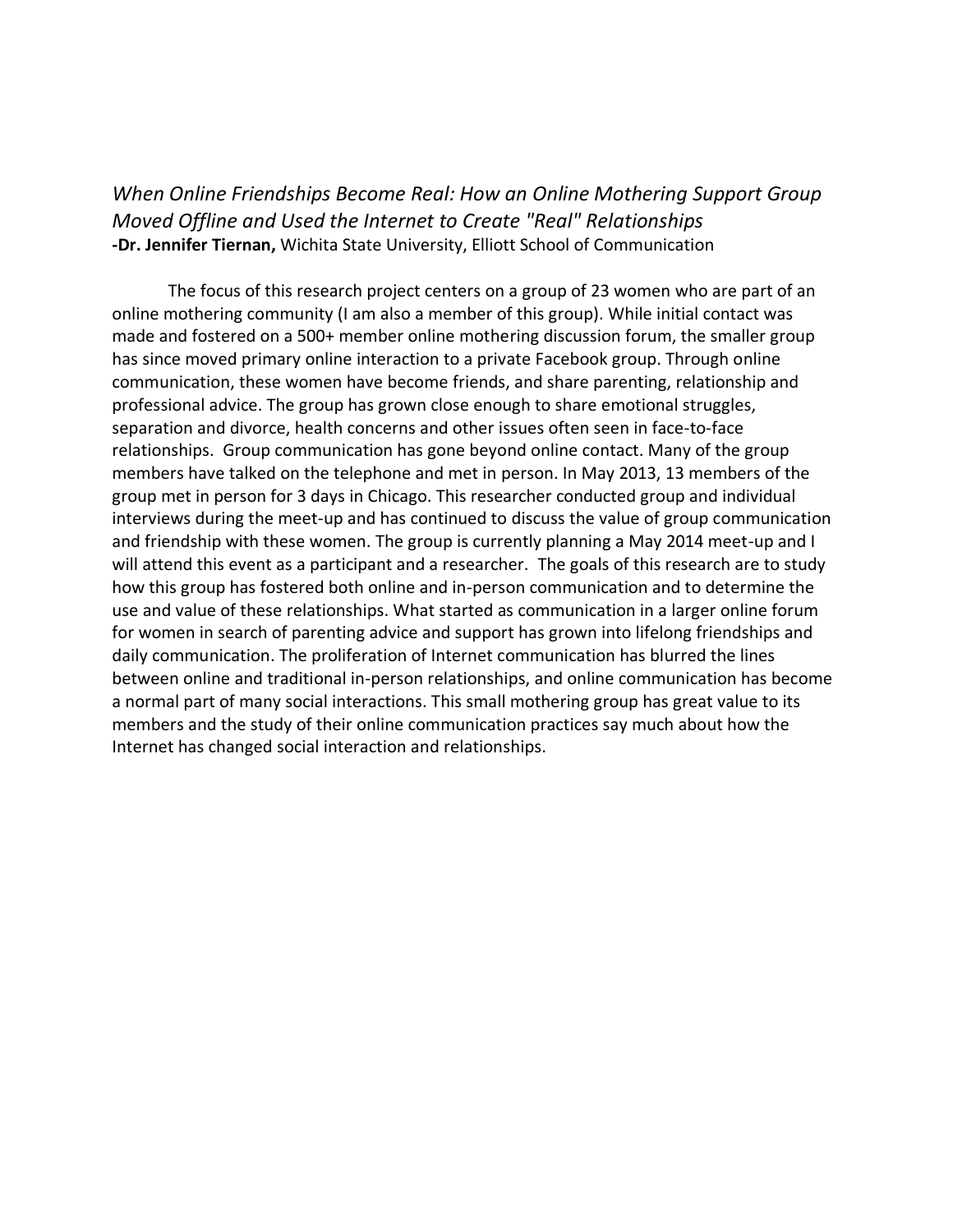#### Presider: Crystal Miller

## *It is Not Enough to Speak: Narrating the Young Adult Rape Novel* **-Dr. Angela Hubler,** Kansas State University, Women's Studies

The value of women's speech has been central to the women's movement, as well as to feminist scholarship, as demonstrated by Carol Gilligan's In a Different Voice and the scholarship it has inspired, much of it focused on female adolescence. The demand that women speak out about taboo subjects has, fortunately, been expressed in ya literature as well. Thus, experiences which were shameful and unspoken decades ago are now the topic of popular and award-winning novels like Anderson's Speak (1999). But while Speak along with others of its kind, which include Adele Geras' Watching the Roses (1992) and a flurry of novels published in the past ten years, encourage girls to speak out about rape, they offer a limited and simplistic representation of violence against women both in terms of its causes and remedies. Nor does speaking out offer the magical therapeutic fix that the novels suggest. In large part, the limitations of these novels are due, I argue, to the first-person narration each employs--(and the "preferred technique" of the ya novel). Such limited representations contrast with that of Erika Tamar's Fair Game (1993), which represents male sexual violence in a more complex way. Tamar's novel relies upon collective first-person narration, offering the perspectives of the victim of sexual assault, a bystander, and the girlfriend of the assailant. Consequently, if offers the reader more: a systemic analysis of the structural conditions that underlie the oppression experienced by girls and women.

# *"Quaint Creatures": The role of B-girls in the heritage and reality of Bourbon Street*

#### **-Dr. Angela Demovic,** Wichita State University, Anthropology

This presentation is based on archival, observational, and interview research on women employed as "b-drinkers" in the French Quarter of New Orleans. Invisible in the literature on sex work, b-girls are an important part of heritage tourism in New Orleans, a city famous for alcohol, sex, and vice. B-drinking is the practice of soliciting a patron to purchase the b-girl a drink in exchange for flirtation, for which the b-drinker receives commission. The b-girl is part of tourists' experience of Bourbon Street today because she has been an integral part of the ambiance of French Quarter life in the past. Participant observation in three strip clubs revealed the ubiquitous practice of b-drinking, a lucrative endeavor for the nightclubs and bdrinkers, which plays an important role in the sexual economy of Bourbon Street. A review of the public discourse in newspapers and other media reveals shifts in attitudes towards b-girls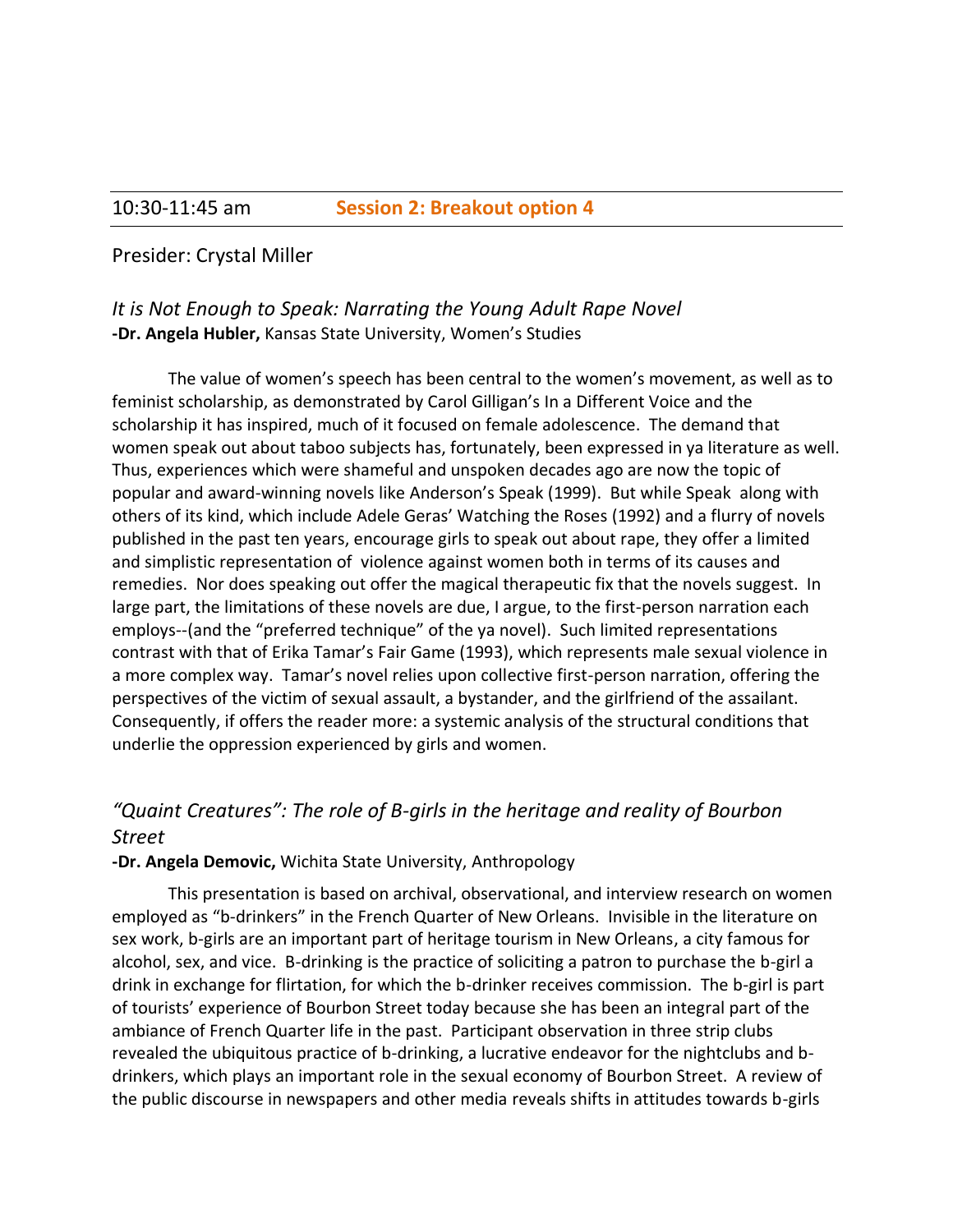and b-drinking from 1941 to 2012, from flirtatious trickster, to dangerous murderer, to embedded fixture in heritage tourism. Ethnographic fieldwork and media discourse analysis reveal that b-girls are illegitimate but authentic inhabitants of Bourbon Street. To argue her out of her legitimate role in the heritage tourism encounter of the French Quarter is to ignore her reality, her portrayal in media, and the history of her engagement with the people of New Orleans.

# *"A No Good House:" Underage Girls, New Orleans House of Prostitution, and the Law 1894 - 1913*

**-Elizabeth Lonning,** Wichita State University, Anthropology

To deepen our understanding of sex work issues in the New Orleans context, I have begun a review of courtroom testimony from historical criminal court cases related to sex work and New Orleans houses of prostitution. We collected testimonies from the Orleans Parish Criminal District Court dockets (1880-1932), housed in the Louisiana Division of the City Archives at the New Orleans Public Library. In this presentation, I will focus on 8 of the 83 dockets collected, which concern 'Act 40 of 1892: Enticing a female child into a house of illfame'. An analysis of these testimonies reveal that most girls (under the age of 17) use language to create a persuasive image of themselves as innocent or moral persons. While on the witness stand, they perform female virtue by denying willfully or knowingly entering a house of prostitution, and deny any intention to "do business" in the houses. Often, family members of the underage girls are the persons who alert police of law violation and take the cases to court. Family members use the law to punish the underage girls and/or madams involved. I examine the role that these performances of virtue, and familial implications of the law, play in the broader social context of New Orleans and Southern culture.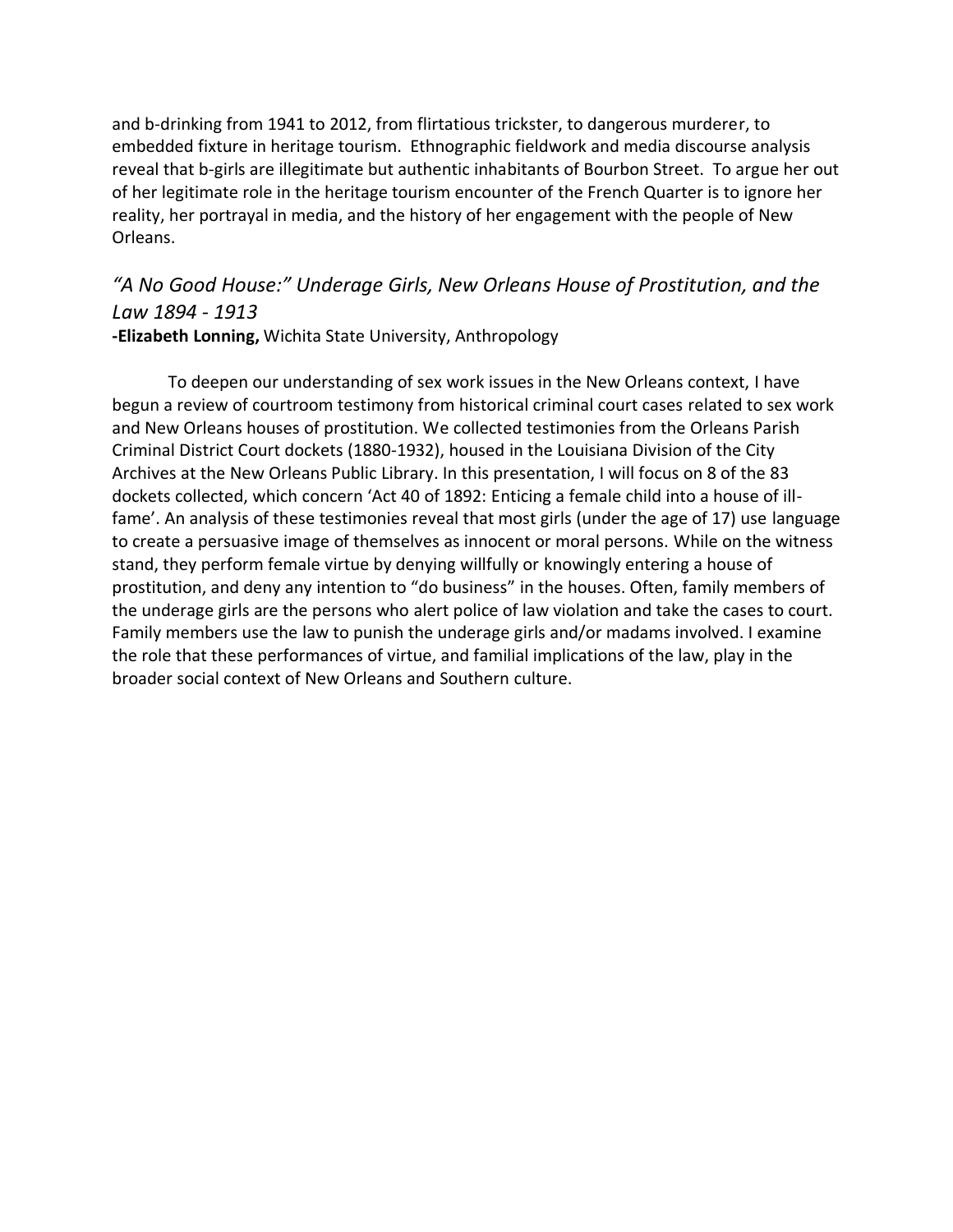## 1:00-2:00pm **Roundtable discussions**

**Note: Attendees will have the opportunity to participate in discussions on two topics.**

- Teaching Gender & Sexuality (facilitator: Dr. Angela Demovic)
- Race & Gender in the Curriculum (facilitator: Dr. Deb Gordon)
- Feminist Methods (facilitator: Jodie Simon)
- Intersectionality (facilitator: Brent Kennedy)
- Campus Climate (facilitator: Jordan Johnson)
- Campus/Community Organizing (facilitator: Brad Thomison)
- Gender Policy Issues (facilitator: Dr. Jodie Hertzog)
- LGBT & the Law (facilitator: Tom Witt)
- Religious Freedom & Sexuality (facilitator: Campus Ministry)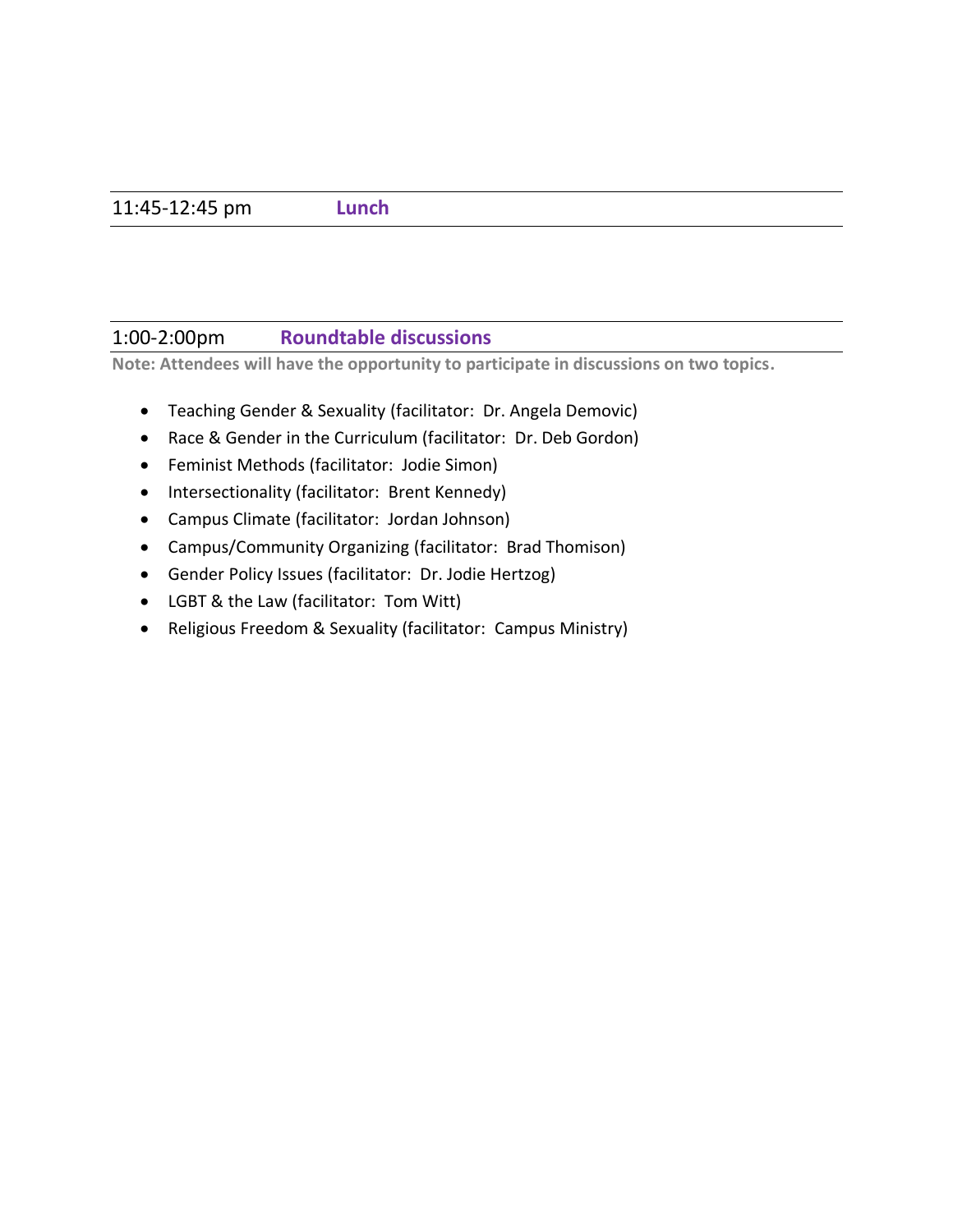#### Presider: Crystal Miller

## *Defending Women, Then and Now: Ideological Currents in Sor Juana Inés de la Cruz and the Querelle de femmes* **-Dr. Megan Hughes-Zarzo,** Friends University, Spanish

Scholarship on women's writing has produced abundant evidence of women's efforts from the Middle Ages forward at defending themselves from within and negotiating the limits of patriarchal systems. In the field of Hispanism the work of Sor Juana Inés de la Cruz, a 17th century nun who lived and wrote in New Spain, presents us with a rich example of a fervent defense of women written during a historical moment when the querelle de femmes even yet remained a prominent topic for debate. Given her clear rebuttal of the claims that women were categorically deficient of reason and that study was unnecessary and even detrimental for women, Sor Juana's work has been routinely categorized as "early feminist writing" in critical discourse that often describes her as a subversive visionary, a woman truly ahead of her time. While such readings of Sor Juana highlight the centuries-long struggle of women to improve their social situation, the same scholarship is also frequently guilty of taking a presentistic approach that tends to produce interpretations lacking historical grounding. Not only is the historical logic of Sor Juana's defense of women distorted in such criticism but also the logic of the ideological currents informing the querelle de femmes that she engaged. Using Sor Juana's work as a case study, the present discussion interrogates the logic of the querelle de femmes from a feminist/materialist perspective, understanding the querelle as an historical phenomenon whose logic was informed by the transition from one mode of production to another, i.e., from feudalism to capitalism. Recognizing that women's bodies represented a specific site for the historical struggle between two distinct modes of production, this discussion examines the ideological extraction of Sor Juana's particular defense of women as she responded to the heightened suppression of women that marked the period.

#### *Vietnamese American Novelist Monique Truong's Revisioning of History* **-Dr. Michele Janette,** Kansas State University, Women's Studies & English

Like many ethnic minority literatures, Vietnamese American literature in its first generation was dominated by memoir. Novelist Monique Truong defies this model. Her first novel, The Book of Salt, imagined the life of a Vietnamese chef living and working in the household of Gertrude Stein in early 20th century Paris. Her second offers a coming of age story of a girl with synesthesia living in North Carolina in the late 20th century. And yet, while both texts eschew the autobiographical relationship between text and author, both are interested in the relationship between fiction and history. In this paper, I look specifically at Truong's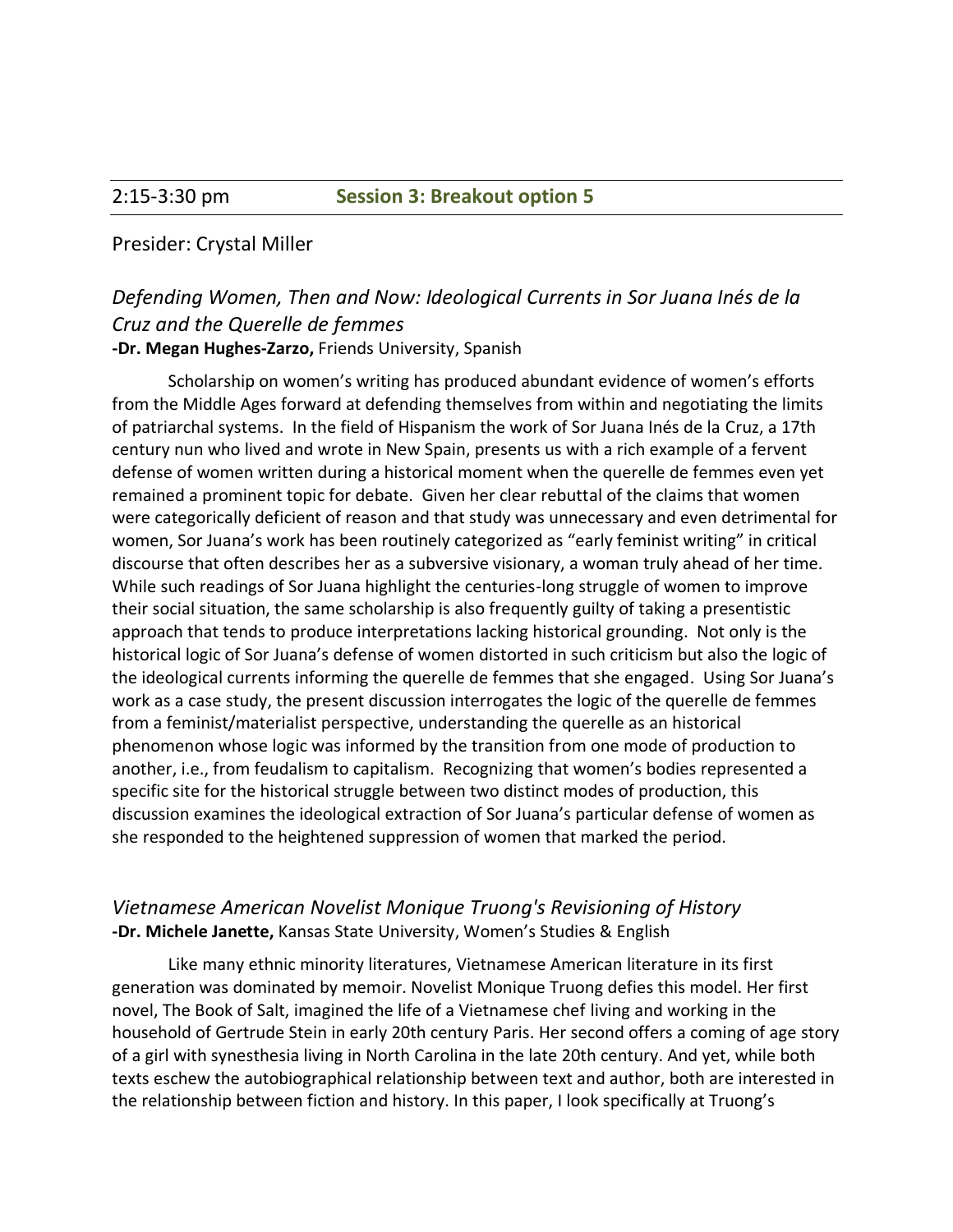incorporation of the history of the first Anglo baby born in North America, Virginia Dare, into Bitter in the Mouth. Narrator Linda describes Truong's source within the novel, naming and recalling her childhood readings of North Carolina Parade, by Richard Walser and Julia Street Montgomery (1966). Through an analysis of the ways Truong reworks her source material, I argue that Bitter in the Mouth offers a combination of Linda Hutcheon's model of historiographical metafiction" and Jose Munoz' model of queer utopian artistry. In contrast to historical fiction, which seeks empirical verifiability, historiographical metafiction, as Hutcheon defines it, "plays upon the truth and lies of the historical record" to explore not the reality of history but its "textual accessibility" (Poetics of Postmodernism, 153). Truong's novel engages in both this metacritical play, often exposing the racism and sexism of the historical account she is revising, and also offers the "backward glance that enacts a future vision" which Munoz theorizes (Cruising Utopias, 4).

# *Self-Satisfaction—An Exploration of Feminist Themes in Fleur Adcock's "Against Coupling"*

#### **-Megan Birdsey,** Kansas State University, English

The second half of the twentieth century saw the emergence of a multitude of talented female writers, most of who were beginning to gain recognition for their work. However, along with this acclaim came the label "woman poet"—a phrase that was continuously rejected by poets such as Fleur Adcock who refused to let their identity be defined by such a reductive term. As a result of this disassociation, critics such as Ian Gregson and Janet Wilson often fixate on Adcock's identity as a transnationalist poet; however, although Adcock chose to distance herself from the term "woman poet," she did not totally disassociate herself from her identity as a woman or reject the feminist movement entirely. Second Wave Feminism suggested sexuality and sexual liberation as a means of challenging the patriarchal social structure and, as a result, women finally began to talk about sex openly amongst themselves. Fleur Adcock's championing of masturbation in her poem "Against Coupling" suggests her support of this movement and encourages women to be self-sufficient in terms of their sexual needs as well as in more public areas of their lives. Her rejection of traditional heterosexual sexual encounters in favor of solitary satisfaction essentially undermines the patriarchal domination of sex and its sub-cultures, thus providing a means of restoring power to women inside the home. Throughout the poem Adcock asserts that women feel pressure to "perform" to cultural ideals of what sex should entail, a pressure that ultimately inhibits the enjoyment of the experience. Championing female masturbation as a means of making sex once again pleasurable is a staunchly feminist idea—in addition to realizing the potential sexual satisfaction of this act, Adcock realizes the power that is restored to a woman when she is no longer needed to fulfill the sexual needs of a partner, and instead can focus on her own wants and desires.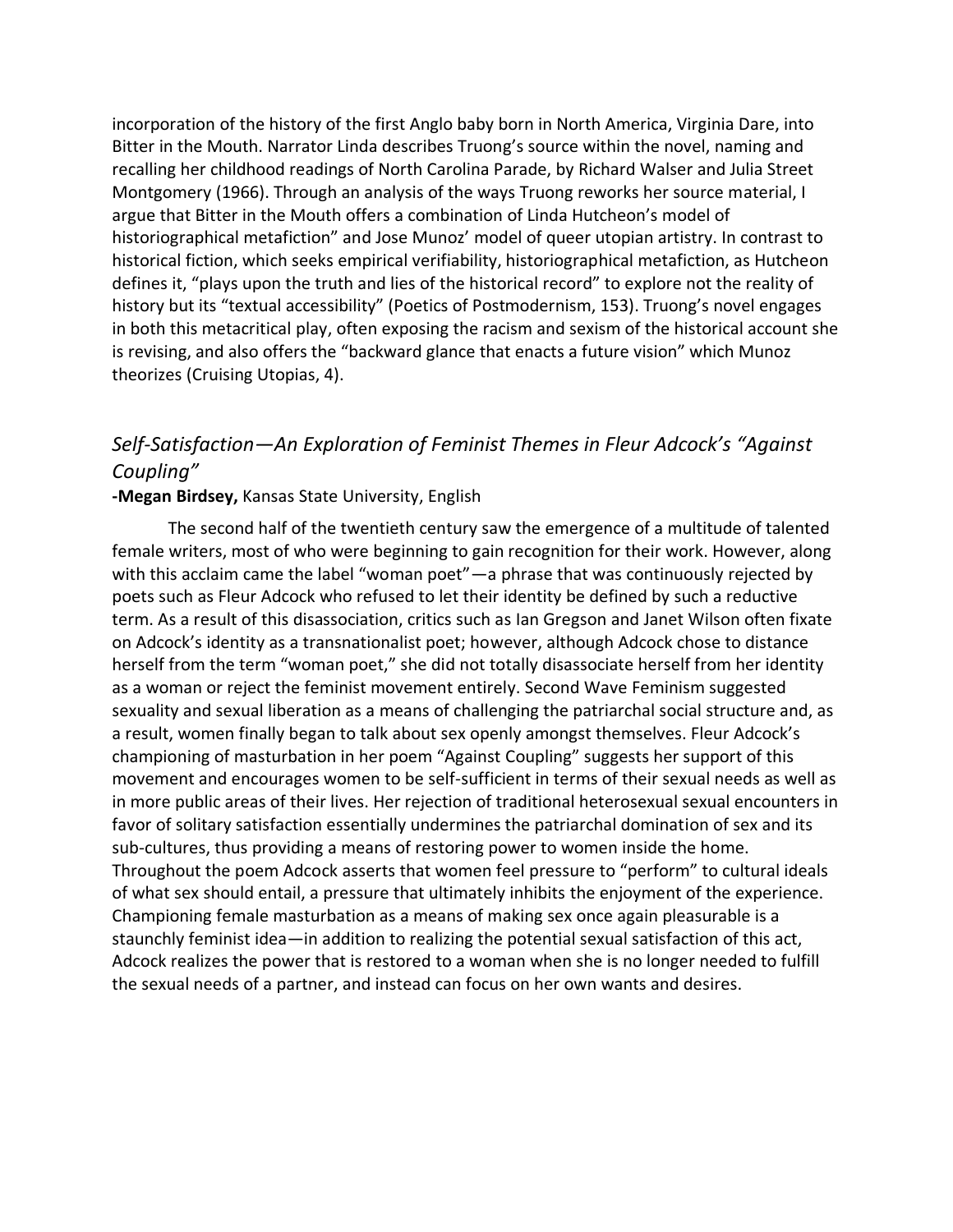#### Presider: Brent Kennedy

#### *The Masculine Mystique*

**-Jodie Simon,** Wichita State University, Sociology

By offering an in-depth analysis of masculinity I plan to reveal the ways in which our culture fetishizes the masculine and dismisses the feminine. As a woman's studies instructor I spend a great deal of time on the issues of femininity and would love the opportunity to share and explore my recent literature review of the codes of masculinity. In our culture, it is increasingly important that we are able to maintain a masculine image that, by default, demands respect and privilege (whether we are straight, homosexual, men or women, etc). By belittling and shaming anything feminine we are able to castigate those who would upset this hetero and masculine norm. Gender--which has long been accepted as a binary system in which the players were clearly meant to inhabit their sex-determined roles--is no longer clearly defined. As we seek better ways to understand ourselves we soon begin to discover that much of what we were led to believe comes from socially constructed norms and not biological imperatives or strict systematic decrees of some higher law. This exploration will seek to provide some history and context to the concept of gender and also analyze the importance placed upon masculine ideals. Some questions I'm considering: If even the feminists and the queer theorists are busy lauding the praises of all things masculine where will we ever discover the answer to the inevitable problems this creates? Why in our rush to be masculine, to be fully supported within our society, to "fit in" and to avoid being outcast because of our inabilities to conform to labels do we overlook the effects that such an outdated and constricting idea of masculinity has had on our men? Betty Friedan coined the phrase "masculine mystique" at the same time that she was examining the "feminine mystique" yet no one ever hears about it.

#### *Towards the Pursuit of Adonis: Achieving Perfection in the Male Body* **-Philip Pettis,** Wichita State University, Sociology Alumni

The majority of research on gender, sexuality and body image has focused primarily on heterosexual women. However, in recent years, there has been an increased focus on body image, body regulation practices, and eating disorder behaviors concerning gay and bisexual men. This qualitative research study examined body image regulation practices among a select group of 45 gay and bisexual men. This study specifically examined how gay men engage in body regulation and body modification practices in regards to gender and sexuality. The researcher focused on four broad areas: first, interactional bodily practices; second, body image regulation practices associated with eating disorder behaviors and the pursuit of thinness; third, body regulation practices associated with body modification; and fourth, body regulation practices associated with the drive for muscularity. Participants came from diverse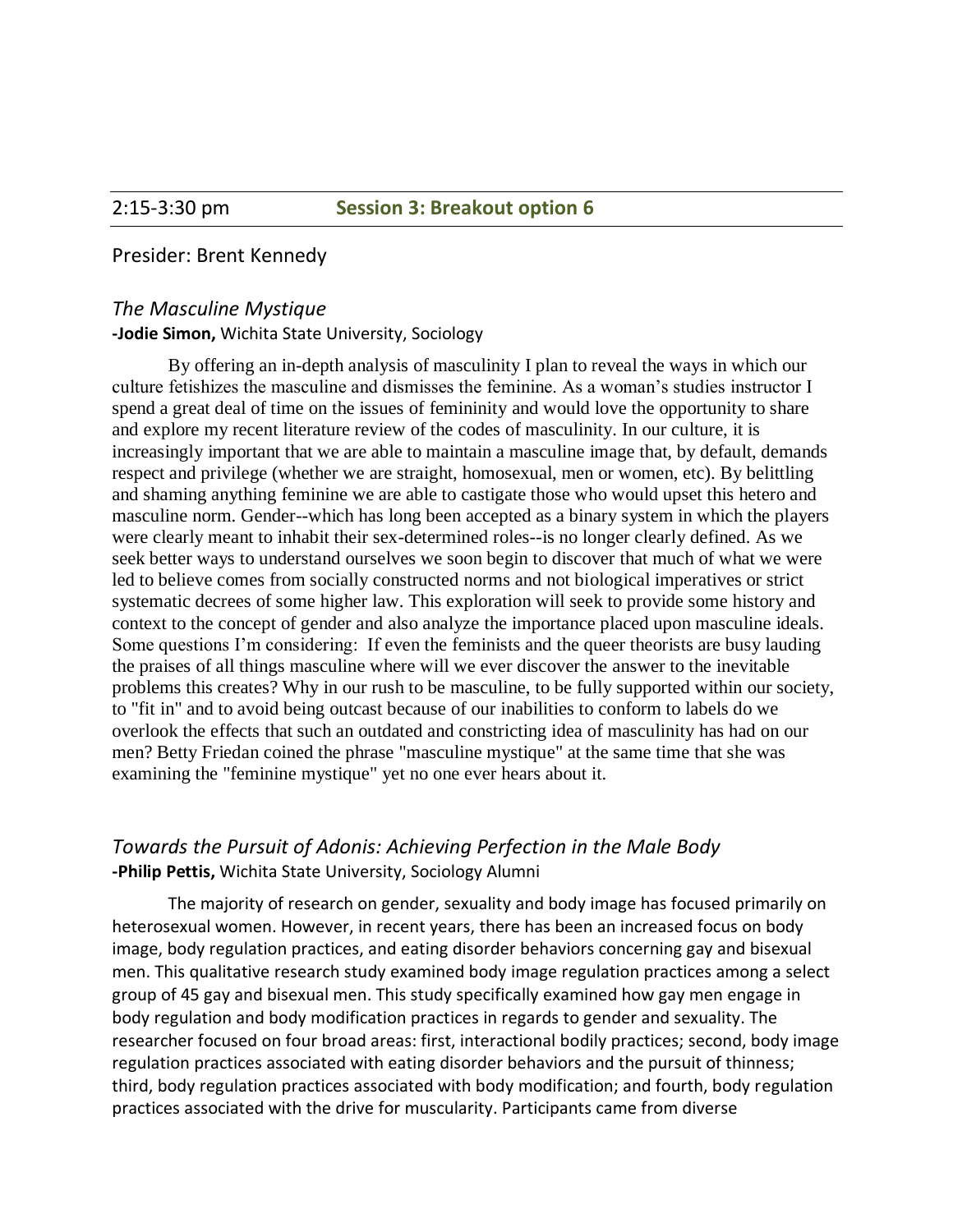racial/ethnic, socioeconomic, educational, and religious backgrounds. Intersectionality was considered in respects to gender, sexuality, race/ethnicity, and age of participants. The results of this study indicated socio-cultural expectations; socio-cultural characteristics, and social interactions influenced body regulation and body modification practices. Although most men engaged in behaviors associated with body image regulation, some men due to socio-cultural characteristics and group membership had resistance to body image regulation practices.

# *The Impact of the LGBT Rights Movement on Comics and Graphic Novels* **-S. Isaac Dowd,** Wichita State University, Special Educationmajor

Using a paper previously presented at the Newman University Literary Festival (2007), regarding the impact of the LGBT (lesbian, gay, bisexual, & transgender) rights movement on comics and graphic novels, this paper will refocus this earlier work (2006) by updating previously shared information, as well as including sociological and psychological resources. Media has the wonderful potential of being both the effect and/or the cause of social change, whether it is written material, visual art, or some other form of communication. This paper aims to present how both comics and graphic novels have worked to support social change, especially the social changes and shifts associated with the LGBT rights movement. It will also demonstrate how the LGBT rights movement has powerfully influenced both comic panels and movies based on comics. Lastly, many members of the LGBT community, as well as the community's allies, have willingly embraced comics and graphic novels as ways to tell their stories. Therefore, part of this paper is intended to review some of these recent graphic novel and comics publications, whether available only online or in traditional paper format. It is the author's hope that the audience will be entertained, as well as educated, about the important role comics and graphic novels play in pushing forward, reacting to, and encouraging societal change in how the LGBT community is viewed.

3:45-4:45pm **Keynote** *with Reception and Tabling following*

**Dr. Betsy Lucal**, Indiana University South Bend, Department of Sociology & Anthropology

# **Fifteen Years of "What It Means to Be Gendered Me": Additional Analysis and Reflections**

In the fifteen years since "What It Means to Be Gendered Me: Life on the Boundaries of a Dichotomous Gender System" was published, I have continued to experience the limitations of this system in daily life. However, as aspects of my appearance and the structure of my life have changed, so have the ways in which gender impacts my experiences. For example, working as a professor, being part of an interracial relationship, and becoming a parent have influenced my experiences of the gender system, as has letting my hair grow longer. In addition to its effects on my own experiences, publishing this article also has given me a better understanding